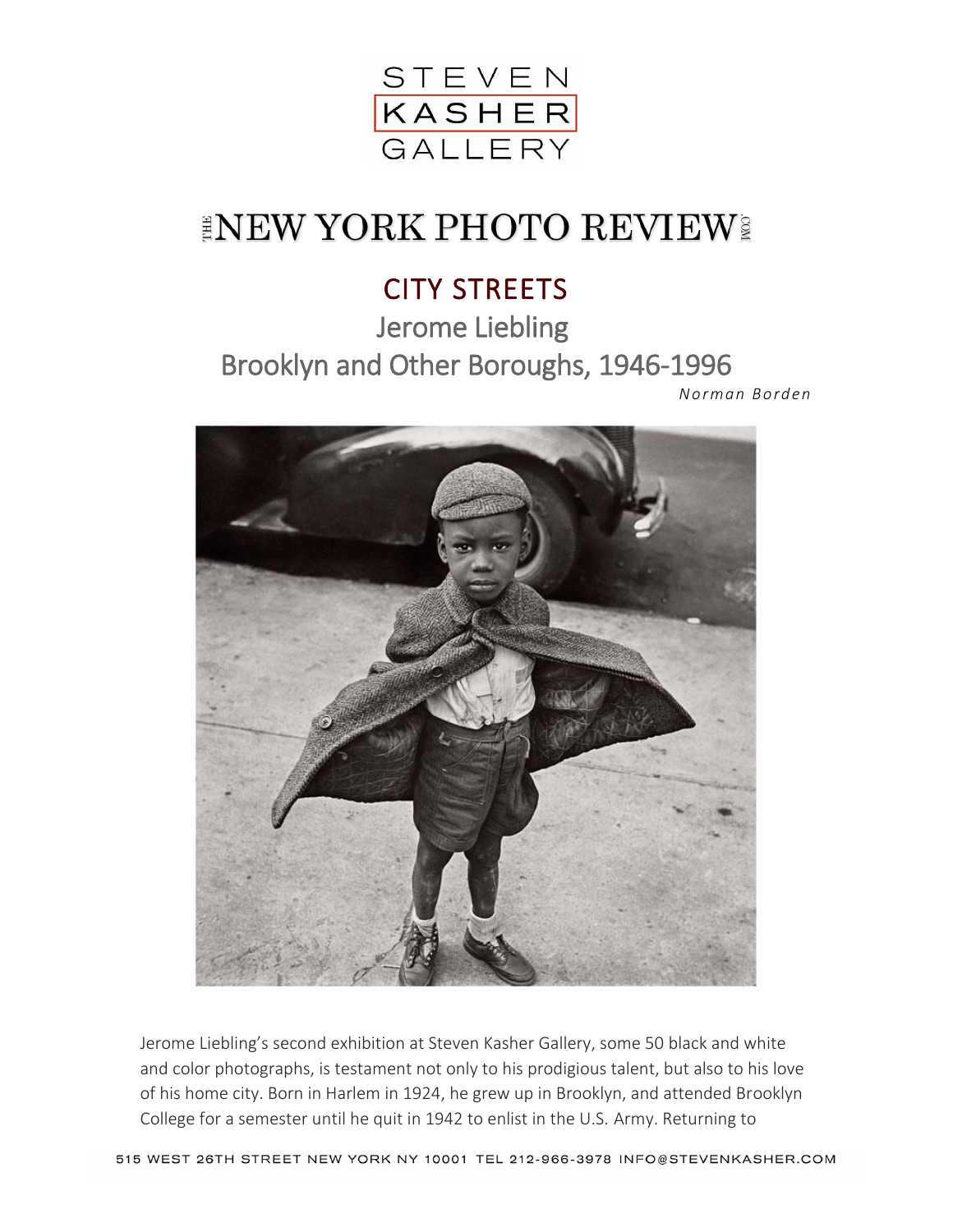

Brooklyn College after the war, he studied art and design with Ad Reinhardt and Walter Rosenblum whose pictures of the streets opened his eyes to the power of the photographic image. In discussing his school experience, Liebling said, "…it was a documentary approach, which had a purity of the world as it really looked so that the pictures we made were true observations of what was out there."

Liebling joined the Photo League as its youngest member in 1947 where he studied with Paul Strand, taught classes and participated in group exhibitions with like-minded photojournalists such as Berenice Abbott and Arthur "Weegee" Fellig. Membership in this socially minded collective gave Liebling the opportunity to explore neighborhoods throughout the city and document street life as he saw it. To Liebling, children who survived on the city's streets became a symbol of strength. The photographer said, "Their faces could inform all that they felt, from grace to reflective questioning to supreme prescience." It's beautifully illustrated in his 1949 image entitled "Butterfly Boy;" an evocative picture of a young boy in Harlem dressed up for Easter Sunday, his tattered coat flung open as if he wants to fly away from the poverty all around. The boy's head framed by the car's fender in the background adds to the picture's impact.

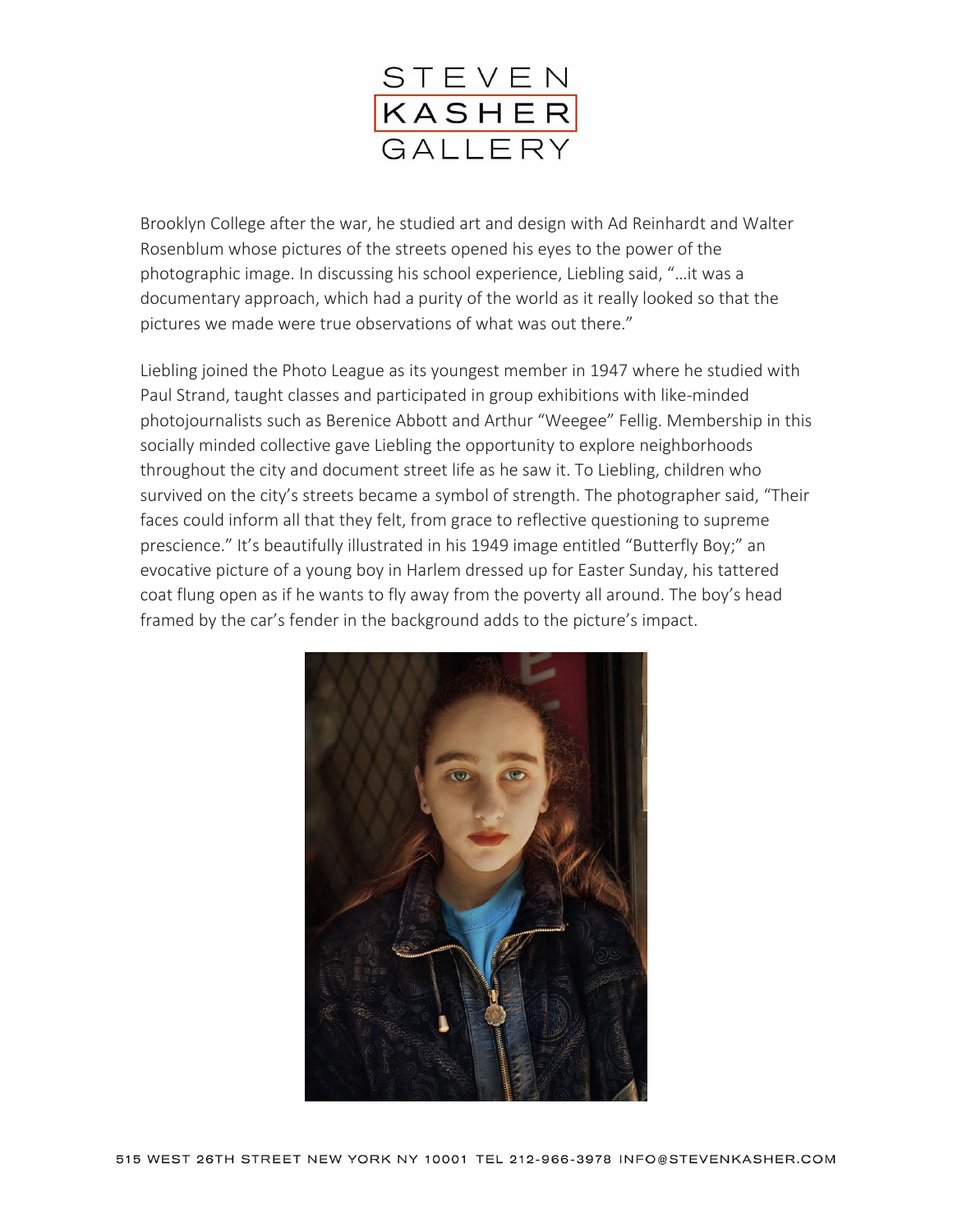

In 1949, Liebling left New York to teach photography and filmmaking at the University of Minnesota. He says, "I was a teacher but that didn't mean I had a grand salary. I tried to be a photojournalist. And I had many opportunities to go out on jobs. I would always look for opportunities to do MY picture MY way."

When Liebling returned to New York twenty years later, he was shocked by the changes he saw. The city he grew up with had crumbled, the South Bronx was a shambles and reminiscent of a war zone. In "Charlotte Street, South Bronx, 1977," he offers us a "true observation" of the devastation, boarded-up buildings in the background, weed-filled lots and a single solitary young boy who is the sole sign of life.



In the late 1970s, Liebling began photographing in color, which seemed to signify a sea change in his outlook. He went back to Brooklyn, to the Brighton Beach neighborhood known as "Little Odessa" because of all the Russians who had settled there, and brought

515 WEST 26TH STREET NEW YORK NY 10001 TEL 212-966-3978 INFO@STEVENKASHER.COM